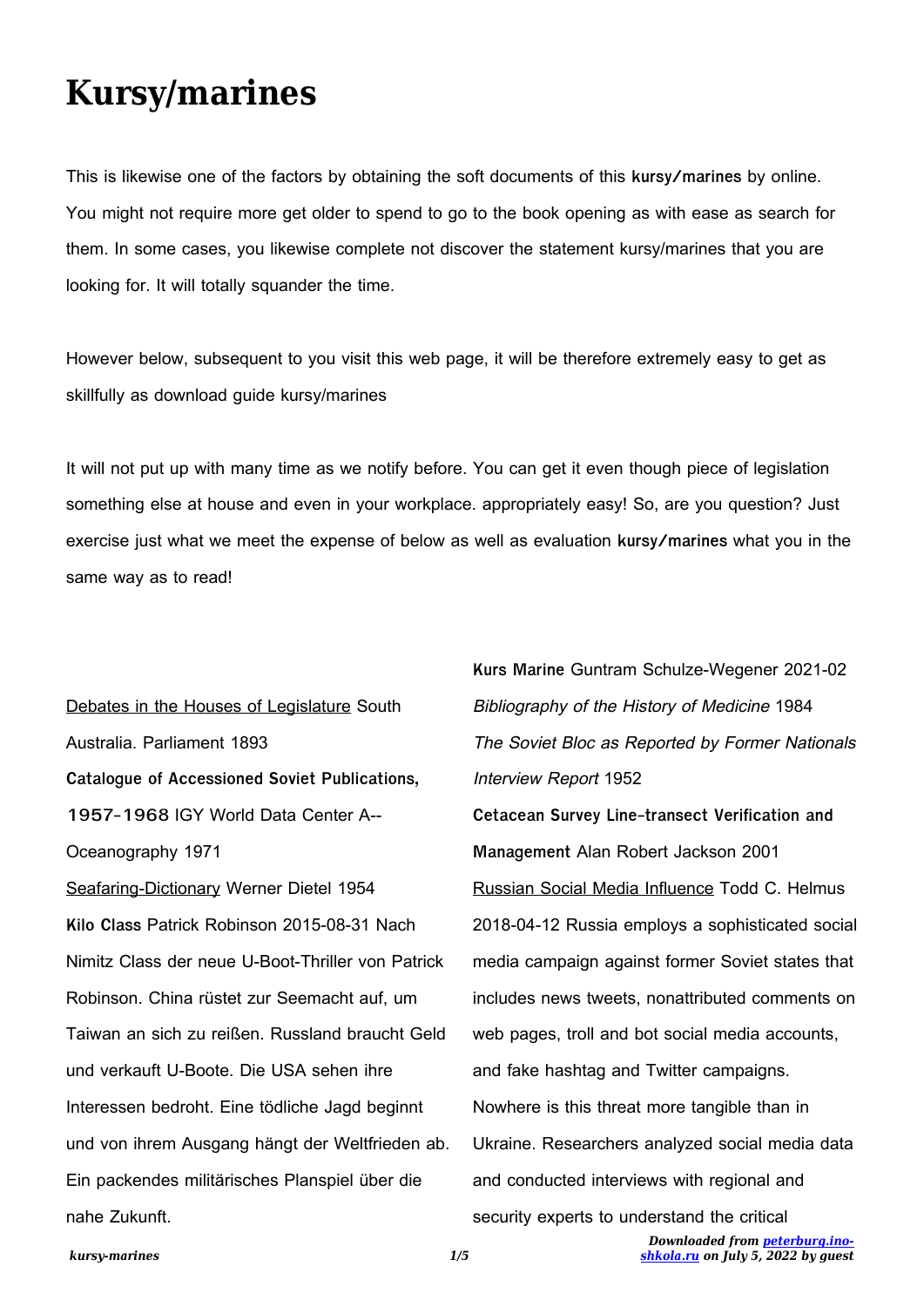ingredients to countering this campaign. Sea Shepherd Paul Watson 1981-11-01 Biography of British Columbia conservationist who is determined to stop the hunting of seals and whales, and used his own boat, Sea Shepherd, to do so. **Aboard a Soviet Freighter** United States. Department of State. Office of Intelligence Research 1960 **The Soviet Union as Reported by Former Soviet Citizens** 1952 **GEOMAR report** 2002 GEOMAR attempts to build a bridge between basic research...and applied research and service for marine geosciences and offshore industry. Fisheries Review 1995 Climatological Data United States. Environmental Data Service 1968 **Dzieje Snajperów. Od Roku 1914 Do Czasów Najnowszych** 2009 **The Congressional Globe** United States. Congress 1842

Freshwater and Marine Aquarium 1996 Biuletyn Instytutu Medycyny Morskiej W Gda $\Pi$ sku. Biulleten $\Pi$  Instituta Morsko $\Pi$  Meditsiny V GdanLske. Bulletin of the Institute of Marine Medicine in Gdansk 1967 **Auf Kurs zur Marine** Horst Auerbach 1998 Polski s $\Box$ ownik biograficzny: pt. 4. Krysi $\Box$ ski Stanislaw-Kubacki Stanislaw Polska Akademia

**Pacific Marine Review** 1944-07 **Marine auf Kurs** 2012 **The National Union Catalog, Pre-1956 Imprints** Library of Congress 1979 **Kurs voraus! Durch die Wellen der Zeit** 2009 **Maritime Shipping Terms Glossary** Luise Hakasi 2021-02-25 Maritime Shipping Terms Glossary (English-German) Terms for Navigation, Marine Engineering and Port Operations Maritimes Fachwörter-Glossar für Navigation, Schiffstechnik (Schiffsbau, Schiffsingenieurwesen), Schiffs- und Hafenbetrieb (Englisch-Deutsch) **Legia Cudzoziemska wczoraj i dziś** Roman Marcinek 1998 Nimitz Class Patrick Robinson 2015-08-31 Das Kriegsschiff "Thomas Jefferson" ist ein Wunder moderner High-Tech und eine eigene Stadt im Meer. Doch eines Tages geschieht das Unvorstellbare - eine atomare Explosion. **Flotte der deutschen Marine auf Kurs ins neue Jahrtausend** Jürgen Erbe 1998 **International Marine Engineering** 1913 **English-Polish business dictionary** Monika Woytowicz-Neymann 1991 Deep-sea Detectives Peter R. Limburg 2005 An aging American coal carrier goes down in a winter storm off the Virginia coast. Only three of the crew of 34 survive; the rest perish in the icecold water. Was the dead captain at fault? Did the mate neglect safety precautions? Or did a penny-pinching management skimp on necessary

 $U$ miej $\prod$ tno $\prod$ ci 1970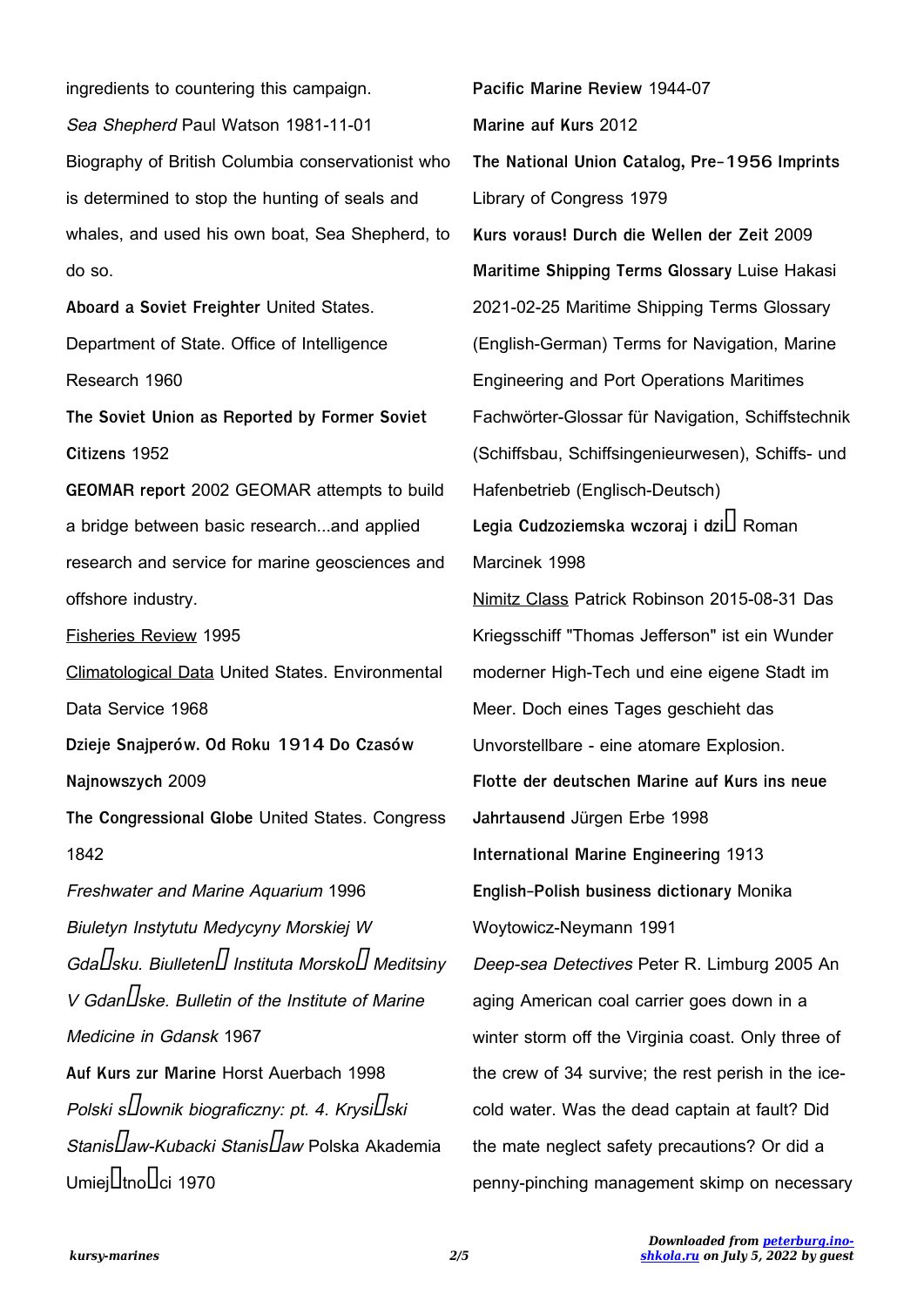maintenance?The giant car-and-passenger ferry Estonia sinks in a gale in the Baltic Sea, carrying over 800 passengers to their deaths and causing national scandals in three countries. Was she sunk by a terrorist bomb? By the CIA or the Russian secret police? Was the Russian mob involved? Was she carrying military secrets, or smuggled narcotics? A massive government cover-up is suspected. What was the truth?Answers to these and other fascinating cases can be found in Deep-Sea Detectives: Maritime Mysteries and Forensic Science. Author Peter R. Limburg explores the advances that make it possible to bring back evidence from as deep as 20,000 feet below the sea."It's Sherlock Holmes with bubbles! Actually, Holmes had it easy; his mysteries weren't submerged beneath miles of water. These fascinating tales of scoundrels and submersibles make for terrific adventures in the little-known world of undersea forensics." -Dennis Meredith, Director of Research Communications, Duke University **Neue Ziele** Deutscher BundeswehrVerband 2021 **Congressional Record** United States. Congress Deutsche Marine auf dem richtigem Kurs? 2008 Lissa Friedrich Regensberg 2019-04-09 Wieder feuert ein 300-Pfünder, und seine Riesengranate tötet und verwundet auf dem Linienschiff 6 Mann, demontiert ein Deckgeschütz und zerstört den Kompaß und den Maschinentelegraphen. Der "Kaiser" wehrt sich aus Leibeskräften mit seinen

92 Geschützen, indem er dem gefährlichen Gegner in rascher Folge konzentrierte Breitseiten versetzt, und weicht einem vom "Affondatore" versuchten Rammstoß glücklich aus, Als nach einem zweiten, ebenfalls vergeblichen Versuche beide Schiffe dicht aneinander vorübergleiten, beginnen die beiderseits auf Deck aufgestellten Mannschaften ein lebhaftes Gewehrfeuer: Fähnrich Proch stürzt, tödlich getroffen, von der Kreuzmars des "Kaiser" herab; auf dem "Affondatore" wird der Kommandant des vorderen Turmes, Lt. Gregoretti, verwundet. American Machinist 1889

The Athenaeum 1846

Estimation of Nonlinear Greybox Models for Marine Applications Fredrik Ljungberg 2020-05-27 As marine vessels are becoming increasingly autonomous, having accurate simulation models available is turning into an absolute necessity. This holds both for facilitation of development and for achieving satisfactory model-based control. When accurate ship models are sought, it is necessary to account for nonlinear hydrodynamic effects and to deal with environmental disturbances in a correct way. In this thesis, parameter estimators for nonlinear regression models where the regressors are second-order modulus functions are analyzed. This model class is referred to as second-order modulus models and is often used for greybox identification of marine vessels. The primary focus in the thesis is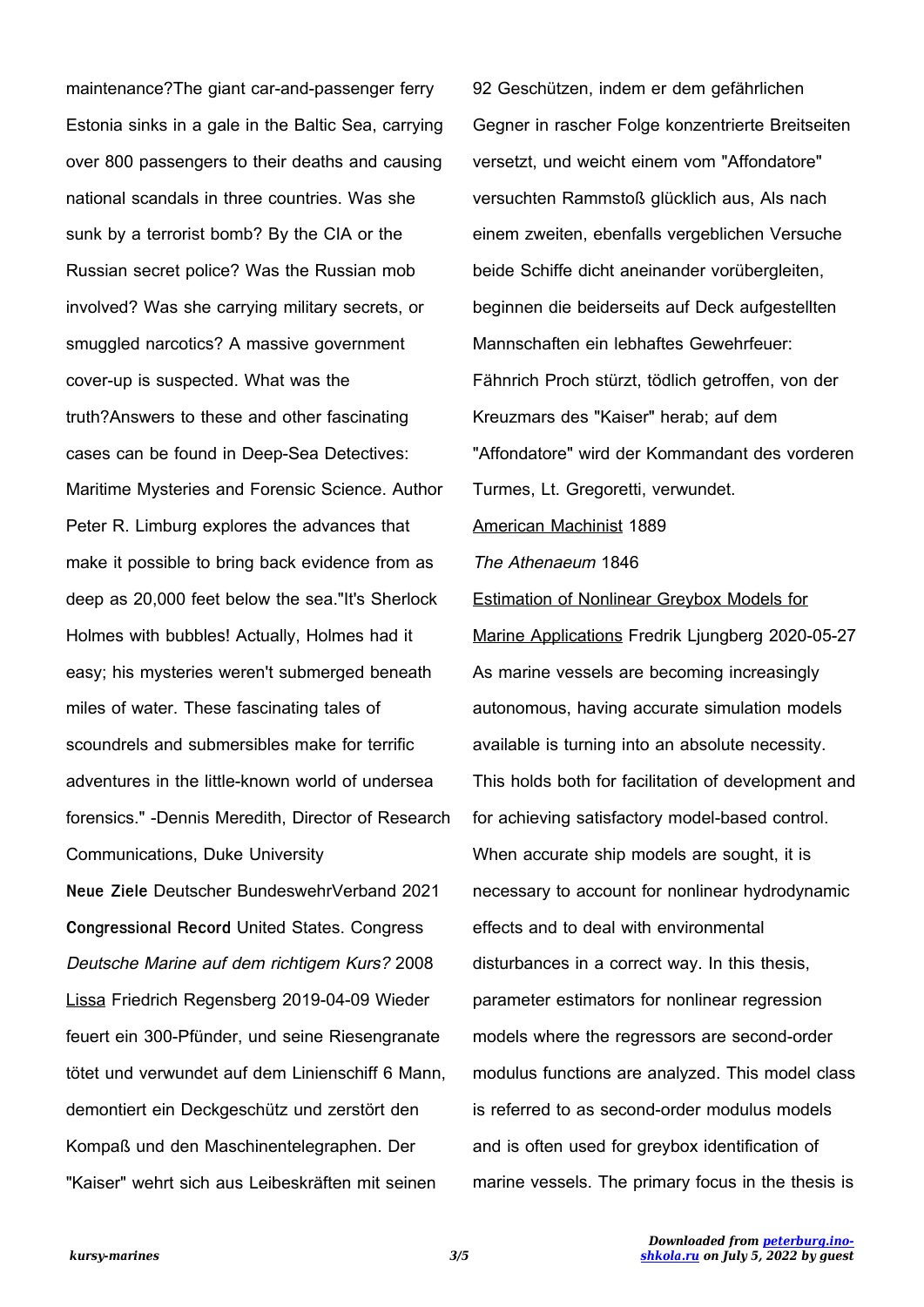to find consistent estimators and for this an instrumental variable (IV) method is used. First, it is demonstrated that the accuracy of an IV estimator can be improved by conducting experiments where the input signal has a static offset of sufficient amplitude and the instruments are forced to have zero mean. This two-step procedure is shown to give consistent estimators for second-order modulus models in cases where an off-the-shelf applied IV method does not, in particular when measurement uncertainty is taken into account. Moreover, it is shown that the possibility of obtaining consistent parameter estimators for models of this type depends on how process disturbances enter the system and on the amount of prior knowledge about the disturbances' probability distributions that is available. In cases where the first-order moments are known, the aforementioned approach gives consistent estimators even when disturbances enter the system before the nonlinearity. In order to obtain consistent estimators in cases where the first-order moments are unknown, a framework for estimating the first and second-order moments alongside the model parameters is suggested. The idea is to describe the environmental disturbances as stationary stochastic processes in an inertial frame and to utilize the fact that their effect on a vessel depends on the vessel's attitude. It is consequently possible to infer information about the environmental disturbances

by over time measuring the orientation of a vessel they are affecting. Furthermore, in cases where the process disturbances are of more general character it is shown that supplementary disturbance measurements can be used for achieving consistency. Different scenarios where consistency can be achieved for instrumental variable estimators of second-order modulus models are demonstrated, both in theory and by simulation examples. Finally, estimation results obtained using data from a full-scale marine vessel are presented. I takt med att marina farkoster blir mer autonoma ökar behovet av noggranna matematiska farkostmodeller. Modellerna behövs både för att förenkla utvecklingen av nya farkoster och för att kunna styra farkosterna autonomt med önskad precision. För att erhålla allmängiltiga modeller behöver olinjära hydrodynamiska effekter samt systemstörningar, främst orsakade av vind- och vattenströmmar, tas i beaktning. I det här arbetet undersöks metoder för att skatta okända storheter i modeller för marina farkoster givet observerad data. Undersökningen gäller en speciell typ av olinjära modeller som ofta används för att beskriva marina farkoster. Huvudfokus i arbetet är att erhålla konsistens, vilket betyder att de skattade storheterna ska anta rätt värden när mängden observerad data ökar. För det används en redan etablerad statistisk metod som baseras på instrumentvariabler. Det visas först att